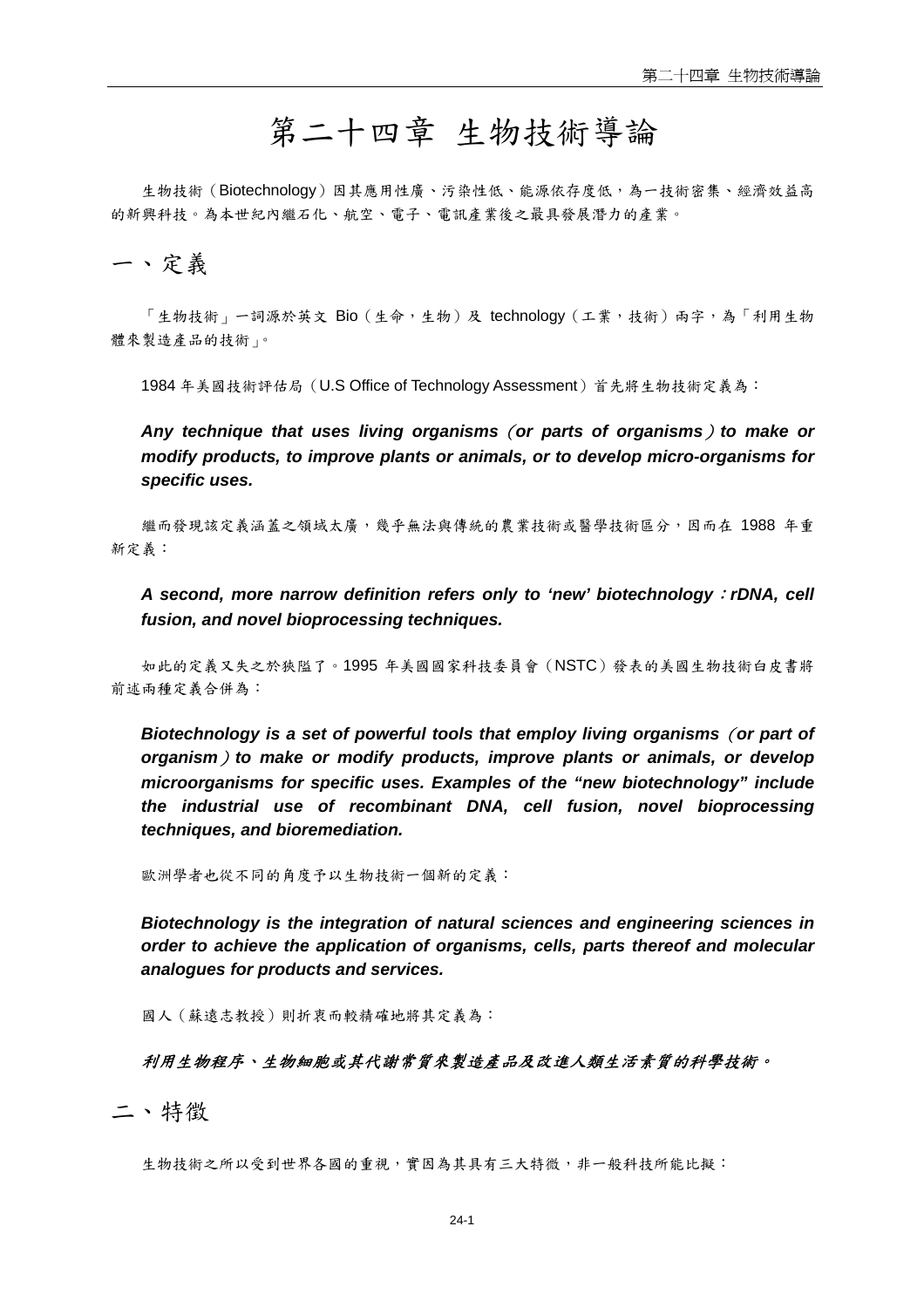- (一)在基礎學術研究方面,生物技術已經成為研究生命科學的基本工具。
- (二)在經濟發展方面,生物技術具有廣泛深遠的應用潛力,其應用範圍包括了醫葯產業、食品產 業、特化產業、環保產業、海洋產業、能源產業及農業生技產業。
- (三)在增進國民褔祉方面,生物技術之應用除了有助於經濟發展外,更重要的是提升國民生活水 準,解決若干環保問題,對國民健康尤具貢獻。

## 三、關鍵技術

生物技術並非單一技術,而是一系列關鍵技術的整合技術,茲將關鍵性的生物技術分類如下:

- (一)遺傳工程技術:從基因之分子層次,開發生物系統之應用;或稱為基因重組技術。
- (二)細胞融合技術:以融合瘤技術為主,開發細胞融合瘤及組織培養等技術,藉以製造新的產品  $\circ$
- (三)酵素及蛋白質工程技術:從分子層次改變酵素及蛋白質之特性。
- (四)天然物生產技術:以生物程序(bioprocessing)技術就自然界中天然資源予以開發。
- (五)生化工程技術:微生物醱酵及生物反應器(bioreactors)之設計、系統之控制、產品之回收 及純化,製程之開發擴大。
- (六)生技系統技術:各種生物技術之整合應用、週邊工程之調適,生物工程硬體與軟體規格之制 訂,使實驗室中研發的成果得以產業化生產製造。

### 四、應用範圍

生技術應用之範圍,因其研究的範圍擴大而擴大。傳統性生物技術之應用可分三大類:

- (一)農業之應用:農、林、漁、牧,如作物之耕作,其產品如稻米、穀類、棉、麻、桑、茶,為 人類食、衣之主源。
- (二)醫葯之應用:葯用植物、動物之採集與萃取,為傳統葯物之來源。
- (三)工業之應用:以微生物醱酵技術大量生產抗生素盤尼西林,突破了傳統生物技術之界限。

1950 年代以後,生物化學蓬勃發展,1960 至 1970 年代,分子生物學突飛猛進,導致 1973 年基 因重組之遺傳工程實驗成功, 1975 年利用細胞融合瘤生產單株抗體之技術突破。至此, 「新生物技術」 乃以嶄新面貌出現成為應用廣泛且影響深遠之高科技。

由於不同關鍵技術的組合,便衍生出不同的生技產業(圖一),由圖二、圖三所示,便可看出關鍵 技術、生技產品及生技產業三者相關性,同時,吾人亦可以了解,「生物技術並不是一種產業,而是經 過巒年累月的研發,利用一系列的生物性工藝及技術,應用於若干現有產業中之產品/產程開發。」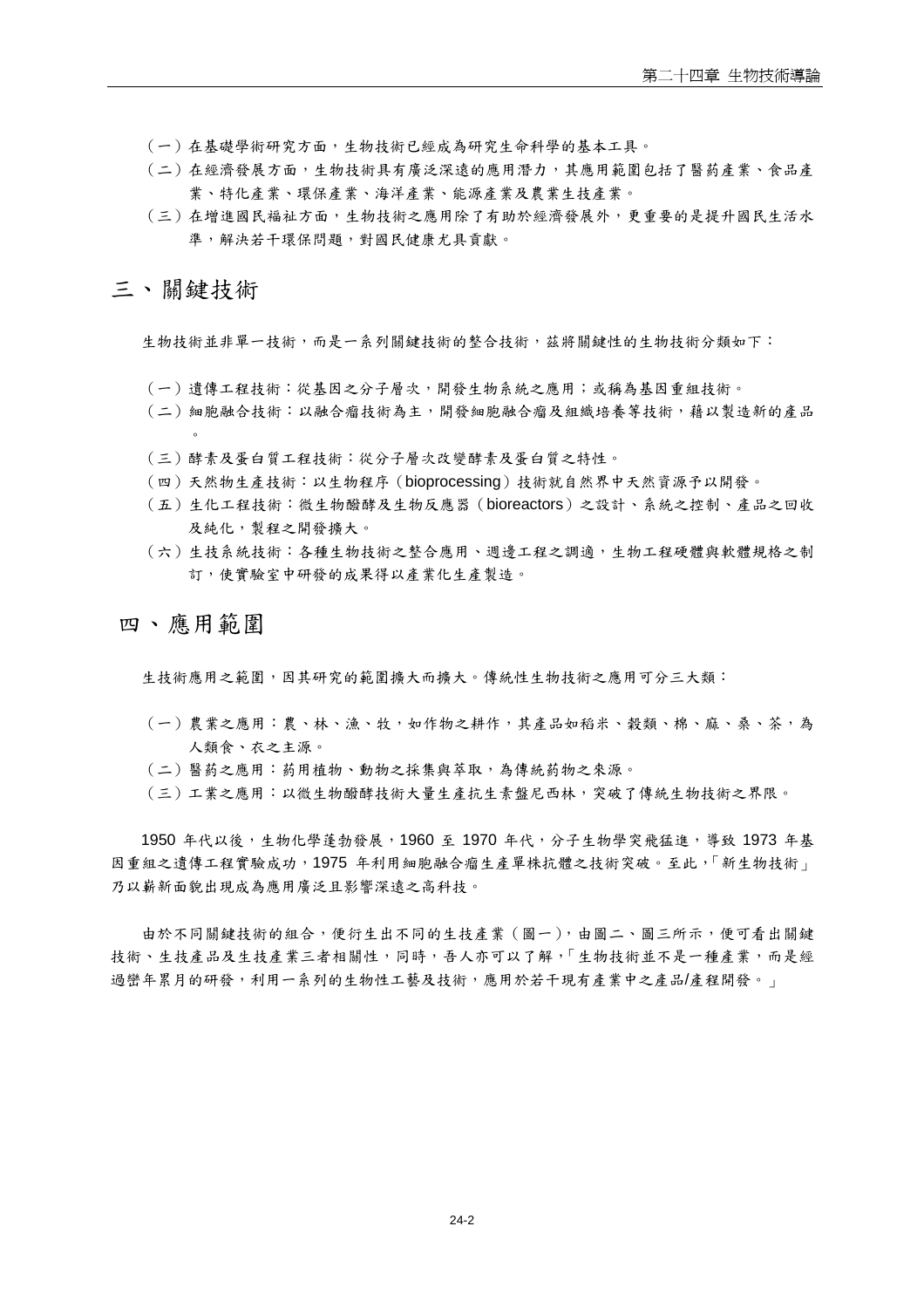

圖一、跨學門的生物技術產品研發架構



圖二、關鍵技術與生物技術產業關圖